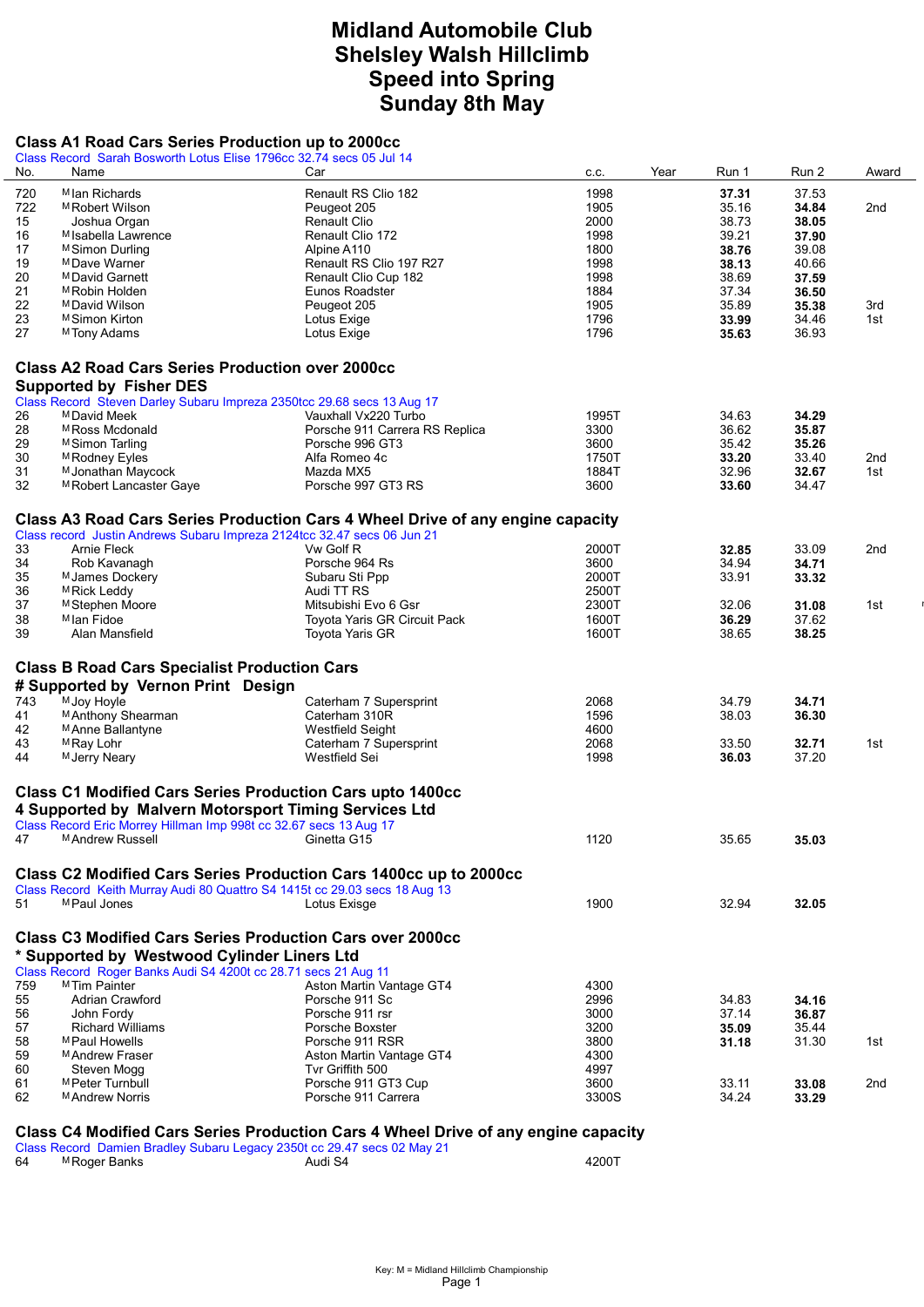## Class D Modified Cars Specialist Production Cars

#### ( Supported by Wildden Industrial Estates

|            | Class Record Ash Mason Westfield Sei 1340s cc 28.19 secs 11 Aug 19 |                                                                            |                |                |                |                 |
|------------|--------------------------------------------------------------------|----------------------------------------------------------------------------|----------------|----------------|----------------|-----------------|
| No.        | Name                                                               | Car                                                                        | Year<br>C.C.   | Run 1          | Run 2          | Award           |
| 770        | MRichard Price                                                     | Caterham 7                                                                 | 1585           | 29.26          | 29.20          |                 |
| 65         | Tim Pennington                                                     | Westfield                                                                  |                | 31.49          | 31.42          |                 |
| 66         | John Morgan                                                        | Westfield 7                                                                | 1999           |                |                |                 |
| 67         | MPhil Gough                                                        | Caterham Hoyabusa                                                          | 1300           | 32.83          | 32.22          |                 |
| 68         | M Timothy Higgins                                                  | Westfield SEI                                                              | 1998           | 35.86          | 35.05          |                 |
| 69         | MPhil Cooke                                                        | Caterham Super Light R                                                     | 1585           | <b>FAIL</b>    |                |                 |
| 70         | MTom Price                                                         | Caterham 7                                                                 | 1585           | 29.00          | 28.88          | 2nd             |
| 71         | MAndrew Griffiths                                                  | Caterham Hyabusa                                                           | 1585           | 29.14          | 28.35          | 1st             |
| 72         | MAshley Mason                                                      | Westfield Sei                                                              | 1340S          | 28.92          |                |                 |
|            |                                                                    |                                                                            |                |                |                |                 |
|            | <b>Class F Sports Libre Cars up to 2000cc</b>                      |                                                                            |                |                |                |                 |
|            |                                                                    |                                                                            |                |                |                |                 |
|            | <b>Supported by Vanity Hall</b>                                    |                                                                            |                |                |                |                 |
|            | Class Record Rob Stevens Force WR4 1300s cc 25.74 secs 21 Aug 11   |                                                                            |                |                |                |                 |
| 776        | MOliver Wright                                                     | Radical Clubsport                                                          | 1100           | 32.62          | 31.49          | 2nd             |
| 75         | Stephen King                                                       | Rotor JT7C                                                                 | 998            | 36.94          | 36.10          |                 |
| 76         | MAnna May Furness                                                  | Radical Clubsport                                                          | 1100           | 33.83          | <b>FAIL</b>    |                 |
| 77<br>78   | M John Morgan                                                      | Ford Anglia 105                                                            | 1995           | 33.58          | 33.64          |                 |
| 79         | Andrew Burt                                                        | Mallock Mk 32                                                              | 1998           |                |                |                 |
| 80         | <sup>M</sup> Martin Watts                                          | Sylva Riot                                                                 | 998            | 33.21          | 33.32          |                 |
| 81         | MRobin Nicholson                                                   | Mallock Mk20<br><b>RCM Suzuki</b>                                          | 1700<br>1298S  | 30.55          | 30.44          | 1st             |
|            | Mark Puddle                                                        |                                                                            |                | 33.66          | 31.78          |                 |
|            |                                                                    |                                                                            |                |                |                |                 |
|            | <b>Class G Sports Libre Cars over 2000cc</b>                       |                                                                            |                |                |                |                 |
|            | Class Record Rob Stevens Force WR4 1400s cc 25.59 secs 02 Jun 13   |                                                                            |                |                |                |                 |
| 84         | MMike Luck                                                         | <b>TVR Chimaera</b>                                                        | 5000           | 33.82          | 32.97          | 2 <sub>nd</sub> |
| 785        | Jim Payne                                                          | Porsche 904FF Special                                                      | 2341           | 39.28          | 41.27          |                 |
| 85         | <b>Bill Drysdale</b>                                               | Porsche 904 FF Special                                                     | 2341           | 41.94          | 38.94          |                 |
| 86         | MJames Collins                                                     | Vw Beetle 1303                                                             | 3600           | 35.40          | 35.16          |                 |
| 87         | Steve Mundy                                                        | Ford Fiesta                                                                | 2001T          | 33.80          | 34.12          |                 |
| 88         | MGraham Loakes                                                     | Lola T492                                                                  | 3200           | 31.92          | 31.80          | 1st             |
|            |                                                                    |                                                                            |                |                |                |                 |
|            | Class H Racing Cars over 600cc up to 1100cc                        |                                                                            |                |                |                |                 |
|            | <b>Supported by Force Racing Cars</b>                              |                                                                            |                |                |                |                 |
|            | Class Record Robert Kenrick Raptor2 1024 cc 24.58 secs 13 Sep 20   |                                                                            |                |                |                |                 |
| 91         | MRobert Clarke                                                     | Empire Evo 00                                                              | 998            | 29.55          |                |                 |
| 92         | MMark Schlanker                                                    | Force Hc                                                                   | 998            | 28.70          | 28.65          |                 |
| 93         | MClive Austin                                                      | Empire Wraith                                                              | 1070           | 27.52          | 27.08          | 1st             |
|            |                                                                    |                                                                            |                |                |                |                 |
|            | Class J1 Formula Ford Racing cars up to 1600cc pre 1994            |                                                                            |                |                |                |                 |
|            | 8 Supported by Cottrill Civil Engineering Contractors Ltd          |                                                                            |                |                |                |                 |
|            | Class Record Ben Tranter Vector TF93K 1600 cc 31.89 secs 07 Jun 15 |                                                                            |                |                |                |                 |
| 96         | MCarole Nicholls                                                   | Nike Ff Single Seater                                                      | 1600           | 39.60          | 38.66          |                 |
| 97         | MLes Buck                                                          | <b>Pringett Mistrale</b>                                                   | 1600           | 36.40          | 36.24          | 1st             |
| 98         | <sup>M</sup> Charles Williams                                      | Chevron B68                                                                | 1598           | 38.13          | 37.24          |                 |
|            |                                                                    |                                                                            |                |                |                |                 |
|            | Class J2 Racing Cars over 1100cc up to 1600cc                      |                                                                            |                |                |                |                 |
|            | <b>Supported by Varley Red Top</b>                                 |                                                                            |                |                |                |                 |
|            | Class Record Jos Goodyear GWR Raptor 1595 cc 24.16 secs 19 Aug 12  |                                                                            |                |                |                |                 |
| 100        | MDave Nursey                                                       | <b>OMS Hornet</b>                                                          | 1340           |                |                |                 |
| 101        | <b>Chris Goodreds</b>                                              | Oms 28                                                                     | 1600           | 32.17          | <b>FAIL</b>    |                 |
| 102        | MRob Anscombe                                                      | Empire Evo                                                                 | 1585           | 29.12          | 28.45          |                 |
| 103        |                                                                    |                                                                            |                |                | 27.36          | 1st             |
|            |                                                                    |                                                                            |                |                |                |                 |
| 104        | M John Stockley                                                    | Force Sf                                                                   | 1585           | 27.46          |                |                 |
|            | MZachary Zammit                                                    | <b>Empire Racing Cars Wraith</b>                                           | 1600           | 27.63          |                |                 |
|            |                                                                    |                                                                            |                |                |                |                 |
|            |                                                                    | Class K1 Racing Cars over 1600cc up to 2000cc (normally aspirated engines) |                |                |                |                 |
|            | Class Record John Chalmers Ralt F302 2000 cc 25.18 secs 21 Aug 11  |                                                                            |                |                |                |                 |
| 807        | M Jonathan Evans                                                   | Swallow DR14                                                               | 2000           | 33.40          | 41.13          |                 |
| 808        | MTricia Davis                                                      | Reynard 913                                                                | 2000           | 29.92          | 29.47          |                 |
| 107        | MKevin Creaven                                                     | Swallow DR14                                                               | 2000           | 31.22          | 30.35          |                 |
| 108        | MTerry Davis                                                       | Reynard 913                                                                | 2000           | 29.41          | 28.68          | 1st             |
| 109        | MTim Elmer                                                         | Dallara F399                                                               | 1998           |                |                |                 |
| 110        | MMichael Tregoning                                                 | Pilbeam Mp88                                                               | 1998           | 28.83          | 28.88          | 2nd             |
|            |                                                                    |                                                                            |                |                |                |                 |
|            |                                                                    | Class K2 Racing Cars over 1600 up to 2000cc (forced induction engines)     |                |                |                |                 |
|            | <b>Supported by Darren Gumbley Carpentry</b>                       |                                                                            |                |                |                |                 |
|            | Class Record Jos Goodyear GWR Raptor 1340t cc 22.86 secs 19 Aug 12 |                                                                            |                |                |                |                 |
| 114<br>116 | MKelvin Broad<br>MSimon Moyse                                      | Force Ta<br>Gould Gr59                                                     | 1300S<br>1300S | 26.32<br>25.62 | 26.63<br>25.91 |                 |

 $\overline{\phantom{a}}$